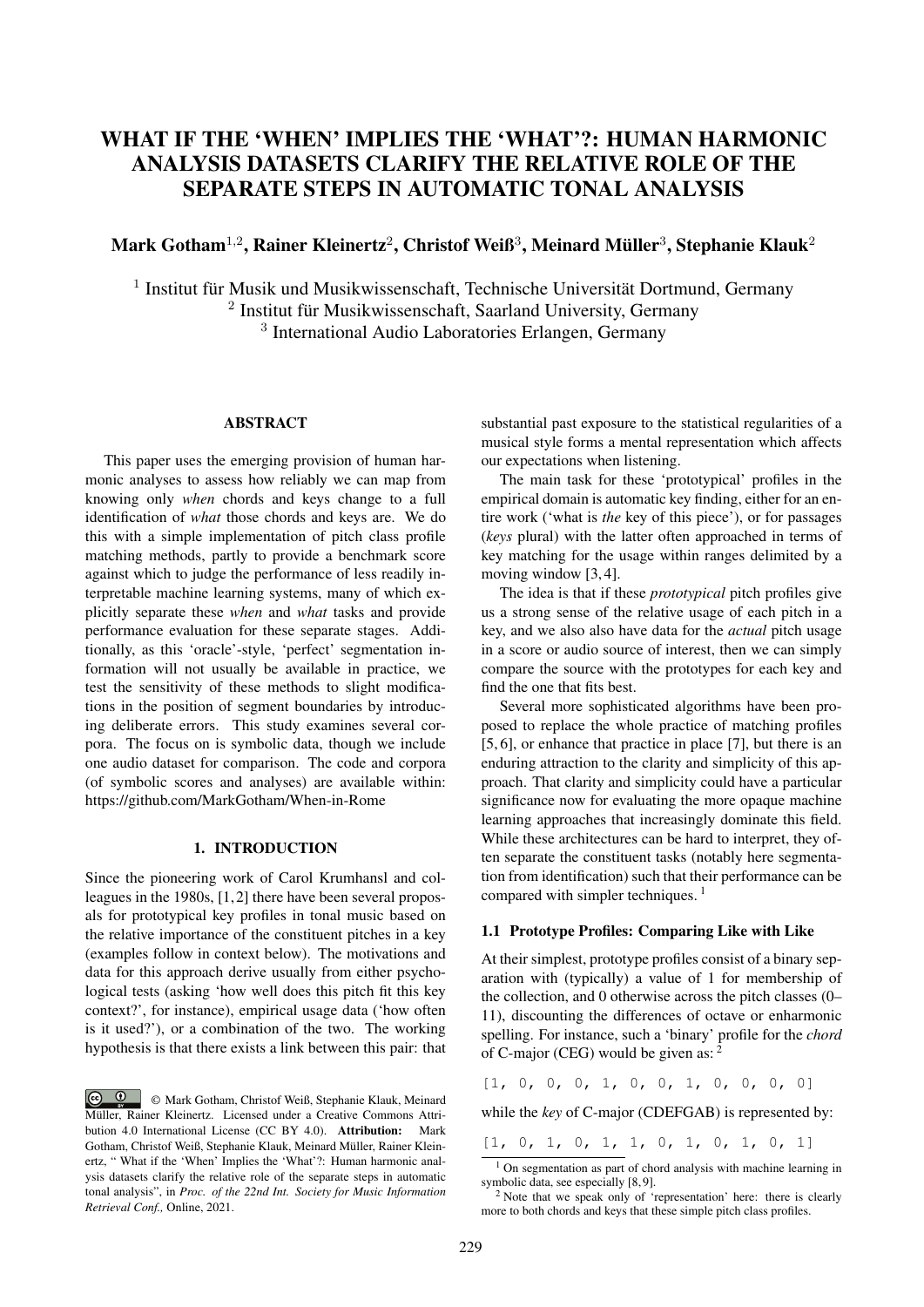'Rotations' of these profiles cover all the transpositionequivalent sets, in this cases encompassing all major triads and all major keys respectively.

Alternatively, profiles can be constructed from the empirical evidence of either psychological 'goodness of fit' studies or from musical practice, for instance, by taking the pitch class profile (hereafter, PCP) of all events in a dataset ('symbolic' or audio) considered relevant.

These more subtly weighted profiles help to address vexed issues like scale degrees 6 and 7 in the minor mode. They can also help to introduce other, potentially important contextual sensitivity in response to variables that limit the effectiveness of a one-size-fits-all approach to the profile. Literature on symbolic datasets of Western classical music specifically include accounts of: 3

- **Repertoire.** [11] demonstrates changing PCPs for repertoire created during the historical period in which there is a move from modality to tonality.<sup>4</sup>
- Specific keys. [14] demonstrate a small but significant effect of key on the resulting usage profiles, reinforcing the received wisdom that tonal composers do not regard transposition as a neutral change.
- Partial pieces. [11, 14, 15] and others demonstrate that drawing prototype profiles from a short passage at the beginning and/or end improves performance.

## 1.2 The Part versus the Whole

The last of these points is significant for our purposes. Given that common practice tonal music almost always starts and ends unequivocally in the same, main key, it makes perfect sense that these regions would be more tonally-stable, and thus provide a better indicator of what the PCP for within-key music looks like.

And while the benefit may be only slight for identifying the key of an overall piece, we can realistically expect a greater improvement for shorter, partial piece comparisons. This is because the whole practice of profile matching depends on comparing like with like.

In the extreme case, if we used a chord template for key matching or vice versa, we should expect the system to perform worse on average. More realistically, this applies to the vast grey area between chord and key. For instance, what could be a clearer statement of key than a simple V7-I progression? Assuming the two chords have equal length and exactly one instance of each constituent pitch, this equates to an overall PCP in C major of:

[1, 0, 1, 0, 1, 1, 0, 2, 0, 0, 0, 1].

Several of the main PCPs in the literature would confuse this short passage in C major for one in G major despite the presence of F and lack of  $F\sharp$ : the double weighting of the pitch G is enough to tip the balance. This is not to criticise any specific scholarship or PCP, but simply to illustrate the problem with applying a key-matching profile to a passage that is too short.

In general, to build PCPs that perform well for the task of identifying keys within a piece effectively, we may have most success by creating those profiles from passages that are firmly attested to be in a given key, rather than assumed to be so. The barrier to generating these PCP models in this way is that it requires us to know what the keys are and where they change in the first place, yet that is the problem that we are trying to solve [14, p.532]. One solution is to build up corpora of human annotations in other, relevant ('similar') music, which can then serve as a model for an automatic approach to new cases that do not come with a manual analysis.

#### 1.3 Human analyses for keys and chords

Fortunately, recent years have seen the creation of several human harmonic analysis corpora.<sup>5</sup> Equipped with this data, we can do better than taking entire works or even shorter spans of an arbitrary length as the basis for our PCPs, focussing instead on passages corresponding exactly to these human-defined segmentations, and building up profiles from passages more robustly 'known' to be within-key.<sup>6</sup> Profiles from individual passages can then be combined with other, comparable passages according to the user's priorities (e.g., repertoire, length, key, and position in work) to yield new models for profile matching.

Moreover, these full harmonic analysis datasets enable us to apply the same logic to the equivalent task for chords. While the field of automatic chordal analysis is at least as established as the equivalent for key, repertoire-based PCP models for chord recognition are rarely available, at least for 'classical' music and symbolic data. This is entirely understandable given that chord-level analysis is much more fine-grained than key-only: they take longer to create, and are harder to manage when alignment issues are concerned (e.g., for multiple sources).

In both cases, the human analyses provide both full details of *what* the chords and keys are, but also *when* they change. This allows us to take the *when* information alone, segment the corpora into short segments for each chord or key, and compare the PCP of that passage to a reference profile to assess how reliably the *when* implies the *what*.

This paper undertakes that comparison for the case of both chords and keys, and across several corpora. Further, we consider how dependent this process is on the exact segmentation by introducing systematic errors to see how deleteriously this affects the results. In all cases, we at least start with simple, highly interpretable conditions:  $\ell^1$ normalisation and the Manhattan comparison metric; simple (e.g., binary) reference profiles; and a clear separation of 'known' information (the *'when'* of segmentation) from the 'tested' part (the *'what'* of identification).

<sup>&</sup>lt;sup>3</sup> See [10] for a recent overview of the audio literature on these topics that has no overlap with the symbolic papers cited here.

<sup>4</sup> There has also been a notable, recent return to probe-tone psychological study of repertoire difference. See [12] (after [13]) on distinguishing 'classical' and 'rock' styles.

<sup>5</sup> Datasets with full (chord and key) analyses of Western classical music include [16–20].

<sup>6</sup> This does not, of course, account for inter-analyst disagreement. We should avoid the term 'ground truth' for human annotations.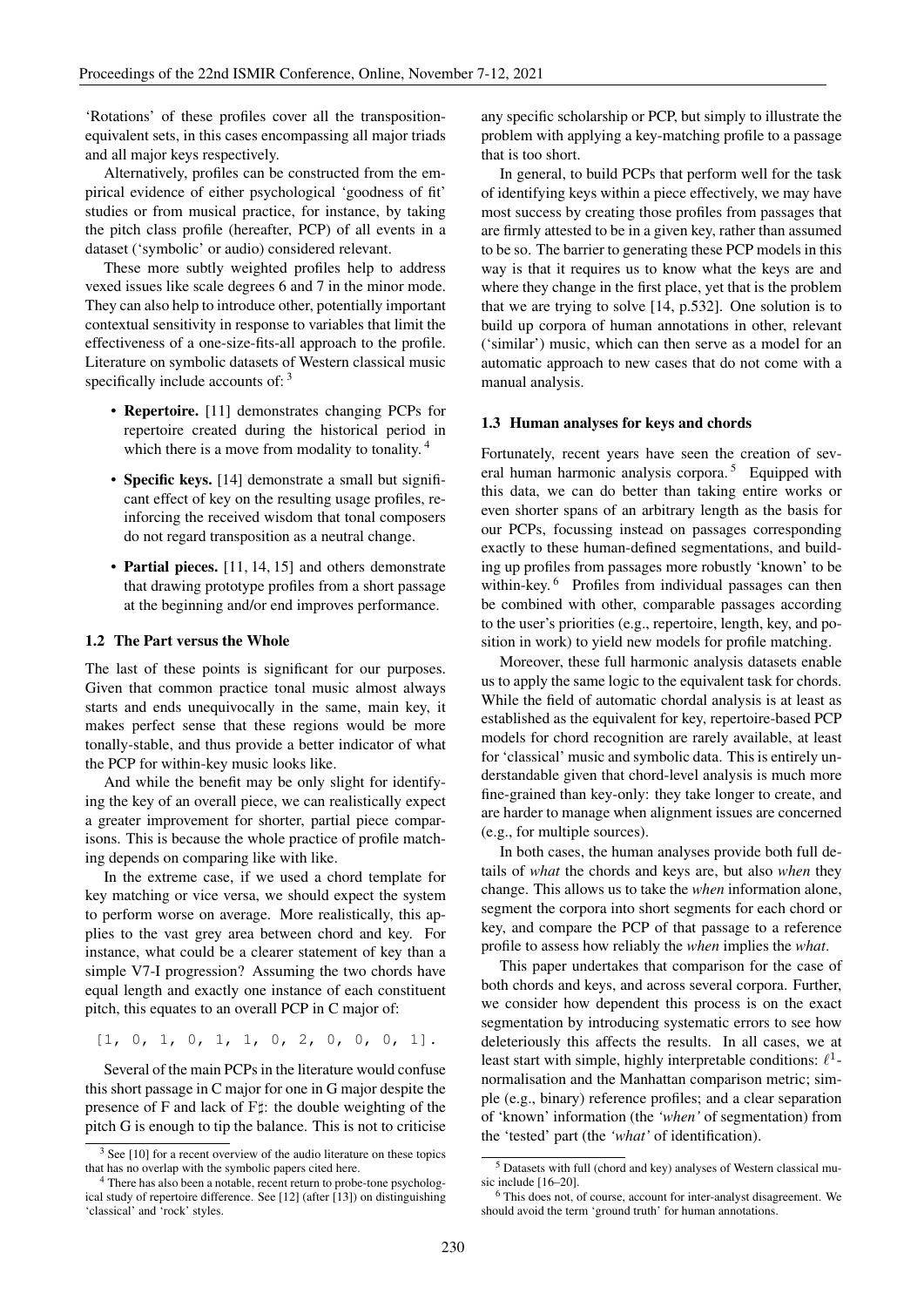## 2. CORPORA

For comparison, this study draws together a range of sources across **repertories** (within the symbolic domain) and data types (both audio and symbolic representations of one repertoire). Specifically, for the audio-symbolic comparison, we use the Beethoven sonata first movements with score and audio data from [21] and analyses originally from [17]. The audio-analysis alignment includes key- but not chord-level section data, so this is currently limited to the key-level study.

The corresponding score-analysis alignment is as detailed at the 'When in Rome' repository,  $7$  and includes both keys and chord. 'When in Rome' provides a single, consistent, human- and computer-readable format for all publicly-shared, encoded corpora of Roman numeral harmonic analyses of notated works. <sup>8</sup> First reported in [19], the repository continues to grow and currently includes ca.450 analyses of works by 100 composers (unevenly distributed) for a total of ca.100,000 Roman numerals.

The largest of the new datasets within this framework comprises over 150 analyses of 19th-century songs from the OpenScore Lieder Corpus.<sup>9</sup> This provides a useful and interesting counterpoint for across-repertoire comparisons, balancing similarity and difference. The songs are from a similar time period to the Beethoven sonata movements (overlapping, though mostly later), for similar forces (the solo piano now joined by a voice part), and generally slightly shorter (but not always).

The Beethoven sonatas and lieder provide the main two symbolic corpora studies here, supplemented in one case by the Bach Well Tempered Clavier collection, also from the 'When in Rome' meta-corpus, and as reported in [19].

## 2.1 Data preparations for across-domain comparison

Despite the self-evident differences between audio and symbolic data, we seek to make the representations as similar and comparable as possible. To that effect, as well as taking a frame-by-frame approach to audio (sampling rate 10Hz), we approach the symbolic data in a comparable way, converting encodings via musicXML to a similar 'slice' representation that encodes a new data point for each change of pitch in the score.<sup>10</sup>

In both cases, given segment timing information, frames and slices within the corresponding segment can be combined into single PCPs and compared (via the same normalisation) to reference profiles. For the symbolic data, we provide the full set of these 'slice' files as well as another set of files recording the pitch-class profiles for each section asserted to be in one key at the 'When in Rome' repository. This makes processing faster and less dependent on external libraries, which in turn makes replication studies more practical.

Specifically, for every symbolic source, these files provide the metadata (including title and composer) and record for each key-section at least the:

- key: tonic pitch (such as Eb) and mode (major or minor, indicated by case, e.g. ' $F\sharp$ ' versus ' $f\sharp$ ');
- **profile:** the raw (not normalised) PCP of usage;
- start and end 'offset ': as measured from the start of the piece in 'quarter note' symbolic values as well as the 'quarter length' recording the difference;
- start, end, and length in measures: the equivalent measurements using symbolic 'measures'.

For the audio sources, we use absolute duration in seconds as the primary measurement of time.

From this point, it is easy and computationally inexpensive to build new model PCPs from the entries relevant to a specific use case. For instance, to assess the best-fit minor key for passages of 20 measures' duration, we may want to build and use a model profile from all minor-key entries of between, say, 15 and 25 measures, ignoring shorter or longer passages, and perhaps also restricting the sample to the composer and / or genre in question. Alternatively, these 'typical' ranges could also be used to inform parameter setting for variable window size.

#### 2.2 Two qualifications: subjectivity and similarity

First, it bears repeating that human analysis datasets – valuable as they are – are naturally and necessarily subjective. While we often see strong agreement for simple cases, analysts differ greatly in their view of more complex passages. Then again, that is exactly the object of this research area. If there were strict, comprehensive rules mapping from a score or audio source to a single, 'correct' analysis, there would be no need for either the corpora or the studies presented by this paper and the wider field.

Second, while it is expedient initially to work with simple, True/False data for the presence/absence of a match between human and computational key choice (as we do here), chords and keys really exist in a relative proximity relation. For more on the *kinds* of 'errors' that are typical, see [26]'s early examination of the tendencis of certain reference profiles and [20, 27] on discrepancies between a computer reading and several manual annotations of local key in Schubert's *Winterreise* song cycle.

#### 3. CHORD-LEVEL SEGMENTATION

We begin with the case of chord identification, a problem operationally defined here as the selection from among 9 distinct chord types in any of the 12 transpositions, making for 108 options in total. In these studies we test chord and key identification from the corresponding segmentation separately, so chords are defined in 'absolute' terms

<sup>7</sup> https://github.com/MarkGotham/When-in-Rome

 $8$  In addition to [17], this includes [16, 18] and more.

<sup>9</sup> Originally reported in [22]; now released as an MIR dataset in [23].

 $10$  See [24] (after [25]) for more details and code.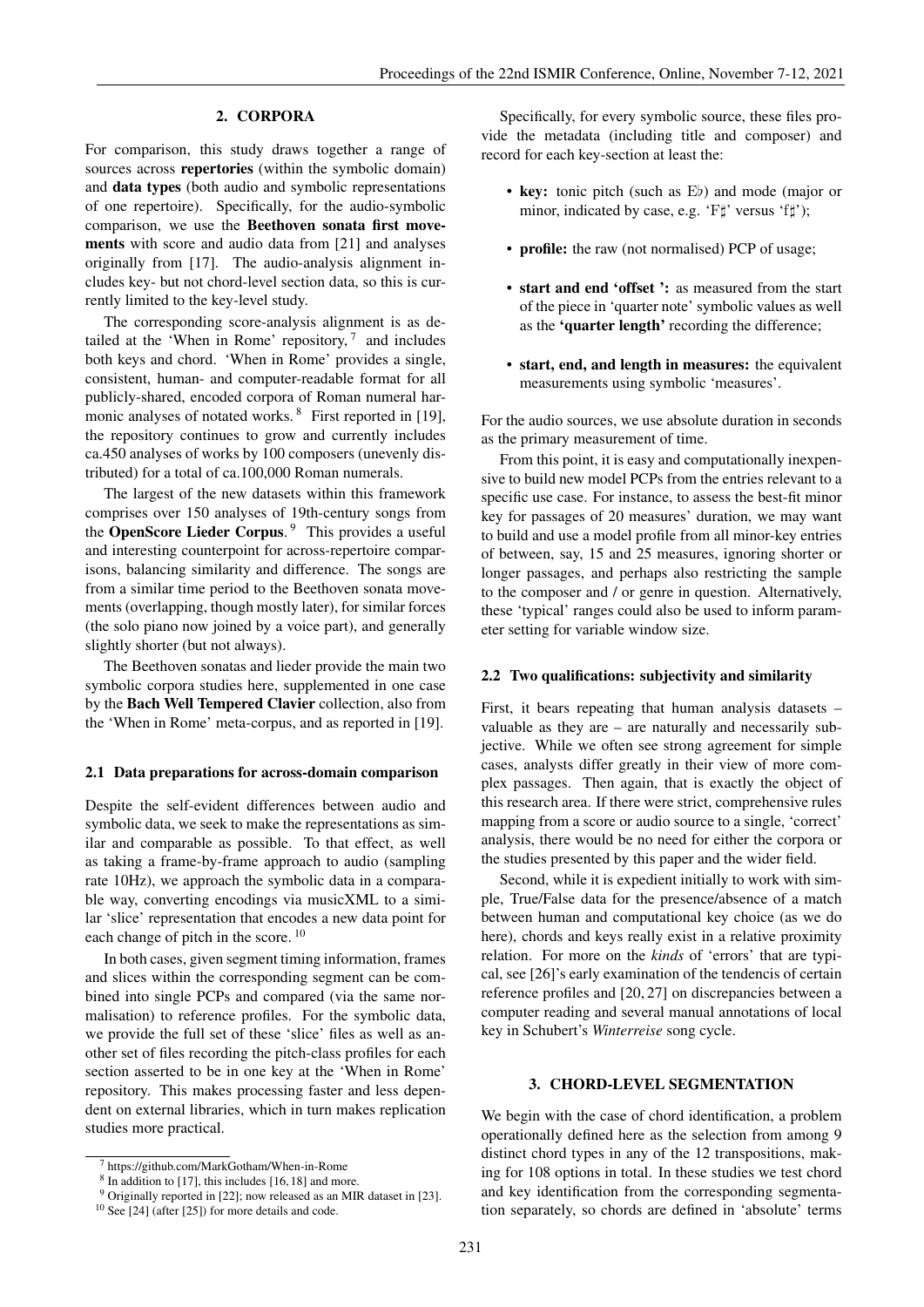

Figure 1. A comparison of  $\ell^1$ -normalised profiles for the major triad with binary values (blue), alongside values from the Lieder (green) and Beethoven (purple) corpora.

(e.g. the *triad* C major) rather than in relation to a key ('tonic' or 'I' in the *key* of C-major). <sup>11</sup>

#### 3.1 Included v.s. excluded chords by type and %

The 9 chords types in question are the four triads (major, minor, diminished, augmented) and five of the most common sevenths (dominant, major, minor, diminished, halfdiminished). Around 95% of all chords in the corpora are accounted for by one of these. The remaining ca.5% of cases deemed outside the scope for the current study include: additional seventh types such as sevenths built on augmented triads (relatively rare); all further tertian chords (i.e., 9ths: there are no 11th or 13th chords in the corpora); some chromatic chords like augmented sixths; and detailed entries using RomanText's syntax for supporting missing, added, and altered tones.

To support other approaches to this problem, we provide code for simplifying these chords to what might be considered the 'nearest' corresponding member of the canonical 9 types. For instance, this means removing the 9th of a 9th chord to yield a 7th chord, and 'completing' incomplete triads. All the same, we operationally exclude these cases in the present comparisons as they do not directly reflect the analyst's stated view. The 'N/A' values on Table 1 provide exact numbers of these cases, corpus by corpus.

### 3.2 Repertoire-specific profiles

Complementing the binary profiles, we create and use a new set of PCPs extracted from the corpora at hand. Given robustly aligned data, the method for this is straightforward: for each chord (in the analysis), identify the triad or seventh type, extract the PCP (from the corresponding range of the score), rotate it to place the chord's root on C (pitch class 0), add each PCP usage value to running totals for the relevant triad or seventh type.

| Repertoire                        | Matches analysis |       | Total | $%$ True from |            |  |  |  |
|-----------------------------------|------------------|-------|-------|---------------|------------|--|--|--|
|                                   | True             | False | N/A   |               | True+False |  |  |  |
| <b>Binary reference profiles:</b> |                  |       |       |               |            |  |  |  |
| Bach                              | 1149             | 865   | 95    | 2109          | 57.051     |  |  |  |
| Beethoven                         | 3782             | 2058  | 61    | 5901          | 64.760     |  |  |  |
| Lieder                            | 8395             | 2897  | 505   | 11797         | 74.345     |  |  |  |
| Winterreise                       | 1899             | 660   | 96    | 2655          | 74.209     |  |  |  |
| <b>Profiles from Beethoven:</b>   |                  |       |       |               |            |  |  |  |
| Bach                              | 1182             | 832   | 95    | 2109          | 58.689     |  |  |  |
| Beethoven                         | 3880             | 1960  | 61    | 5901          | 66.438     |  |  |  |
| Lieder                            | 8187             | 3105  | 505   | 11797         | 72.503     |  |  |  |
| Winterreise                       | 1874             | 685   | 96    | 2655          | 73.232     |  |  |  |
| <b>Profiles from Lieder:</b>      |                  |       |       |               |            |  |  |  |
| Bach                              | 1237             | 777   | 95    | 2109          | 61.420     |  |  |  |
| <b>Beethoven</b>                  | 4101             | 1739  | 61    | 5901          | 70.223     |  |  |  |
| Lieder                            | 8695             | 2597  | 505   | 11797         | 77.001     |  |  |  |
| Winterreise                       | 2013             | 546   | 96    | 2655          | 78.664     |  |  |  |

Table 1. Chord-level segmentation to chord identification, separating values for correct ('True'), incorrect ('False') and out of scope ('N/A').

An alternative strategy would keep separate PCPs without transposition. We decide against that approach here. First, the datasets are not that large, and some chord types (such as augmented triads) are rather rare: this suggests erring on the side of caution, creating fewer distinct chord type PCPs from a greater number of repertoire instances. Second, the lieder dataset is central here, and it is common practice to transpose those songs to a variety of keys depending on the vocal range of the performer. Composers are aware of this, and it stands to reason that key-specific writing is rarer here than in symphonies, say. Finally, and related, it is not obviously better to keep chords separate by absolute triad (e.g., recording a PCP for C major) than by within-key, functional status (e.g., for all tonic major triads). We anticipate further investigation of these areas as the provision of analysis corpora grows and matures.

For illustration, Figure 1 plots the  $\ell^1$ -normalised profiles for the major triad as extracted from the Beethoven and lieder corpora along with the (also normalised) binary profile. Note how the binary profile (blue line) preserves equal weighting of C, E, and G (pitch classes 0, 4, and 7), while the repertoire cases place greater emphasis on the tonic, C, less on E and G, and include some use of the nonchord tone pitch classes.

## 3.3 Results

Table 1 provides comparative data for this task across the corpora and prototypes. Specifically, we begin with the binary profiles discussed above, applying these to the Bach, Beethoven and Lieder corpora, as well as single collection from within the corpus (Schubert's *Winterreise*) for comparison. We then apply the same method with new chord PCPs extracted from the Beethoven and Lieder corpora.

In all cases, we  $\ell^1$ -normalise both the source PCP and the 108 reference profiles, take the Manhattan distance between the two, and return the top-choice from among those 108 options. Each individual case is a match if and only if the top-choice is the same as that given by the analyst. The

<sup>&</sup>lt;sup>11</sup> This testing of key and chord separately accounts for most of the relevant considerations, though it is worth noting that the Roman numeral encoding includes other, intermediary information such as 'secondary' key tonicizations.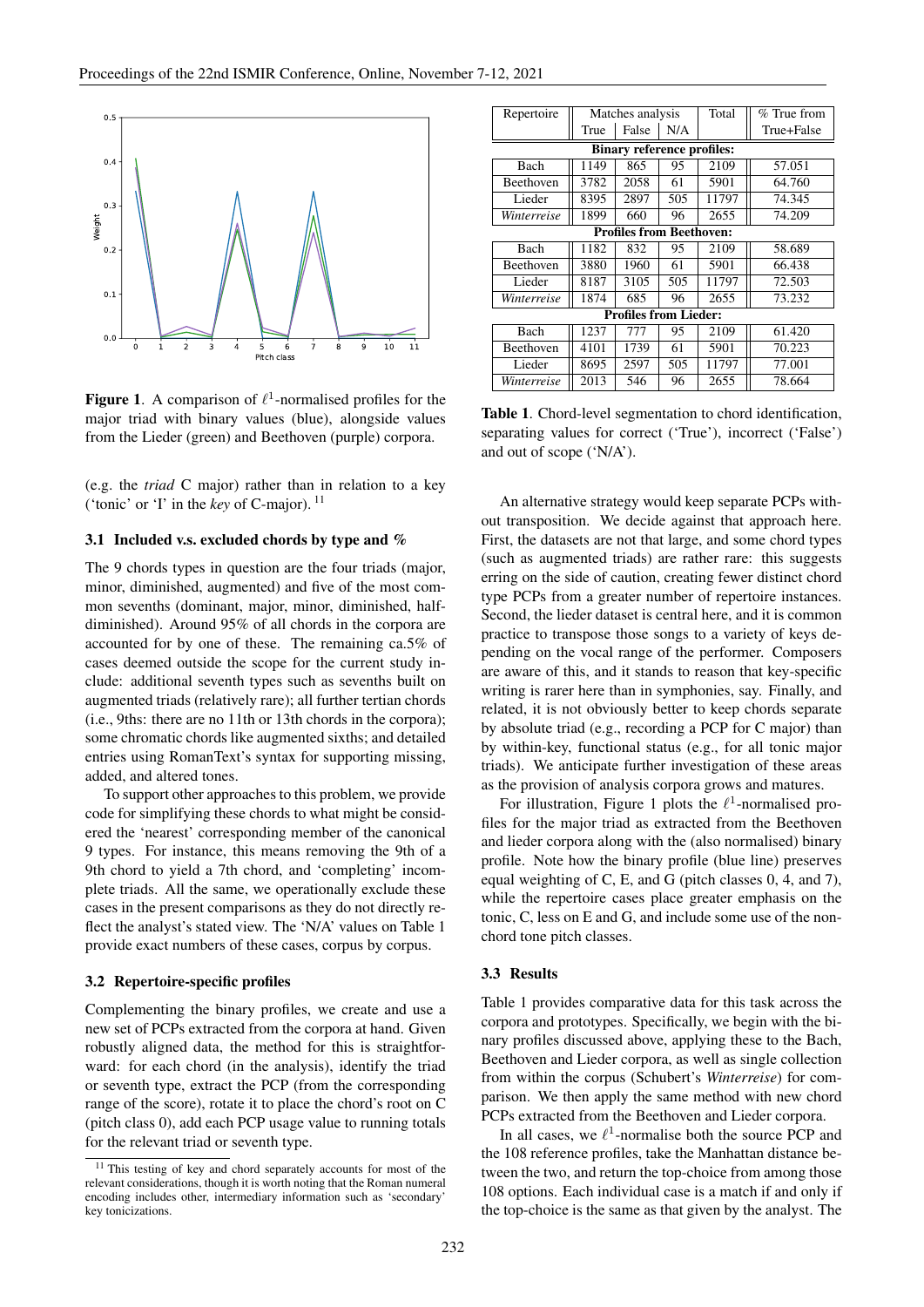

Figure 2. A comparison of  $\ell^1$ -normalised profiles for the major mode with values from C.S. (blue) and Q.W. (green).

final score is given by the percentage of 'correct' responses (computational process matches human judgement) from the total cases (excluding those out of scope).

These results suggest two main observations. First, the success rate of ca.70% across the board is relatively high, considering the simplicity of the algorithm, and the fact that any divergence counts as a failure, including the often slight difference between V and V7. This appears to indicate that the *where* of segmentation is a significant part of the problem: once 'solved', even simple algorithms perform very well in determining the *what* of identification.

Secondly, we should consider the effect of using repertoire-specific PCPs. For these tasks, the lieder PCPs substantially improve results on all corpora, while the Beethoven PCPs are more mixed: they perform better than the binary PCPs on the Bach and Beethoven corpora, but worse for the lieder. The success of the lieder PCPs may speak to the benefit of using PCPs that reflect averages across a more diverse corpora. This has significant ramifications for the field, given that most corpora still pursue a single, focussed repertoire of works by one composer.

#### 4. LOCAL-KEY LEVEL SEGMENTATION

Turning to the equivalent task for local key, there are several, existing PCPs available. Figure 2 illustrates the difference between two contrasting profiles from the literature used here. First, Craig Sapp (C.S.) [26] provides deliberately simple (nearly binary) profiles. Specifically, Sapp starts with values of 1 for within-key and 0 for chromatic pitches, but adds 'an additional value of 1' to the tonic and dominant pitch classes (0 and 7) to mitigate 'modal confusion between relative major and (natural) minor keys'.

This profile provides a clear, discrete point of comparison for more fine-tuned, continuous alternatives, notably Quinn and White (Q.W.) [14] which distinguishes itself as the only set of profiles to go beyond transpositionequivalence and offer key-specific usage profiles. <sup>12</sup> As

| Reference                   | Manhattan | Euclidean | Manhattan    |  |  |  |  |  |
|-----------------------------|-----------|-----------|--------------|--|--|--|--|--|
| Profile                     | to human  | to human  | to Euclidean |  |  |  |  |  |
| Lieder                      |           |           |              |  |  |  |  |  |
| C.S.                        | 74.640    | 73.583    | 92.123       |  |  |  |  |  |
| A.S.                        | 76.177    | 74.928    | 92.315       |  |  |  |  |  |
| O.W.                        | 77.618    | 76.081    | 93.756       |  |  |  |  |  |
| <b>Beethoven</b> (symbolic) |           |           |              |  |  |  |  |  |
| C.S.                        | 70.529    | 73.300    | 87.657       |  |  |  |  |  |
| A.S.                        | 79.345    | 80.353    | 92.191       |  |  |  |  |  |
| O.W.                        | 85.39     | 82.620    | 93.199       |  |  |  |  |  |
| <b>Beethoven</b> (audio)    |           |           |              |  |  |  |  |  |
| C.S.                        | 51.263    | 51.136    | 82.828       |  |  |  |  |  |
| A.S.                        | 63.763    | 61.490    | 84.722       |  |  |  |  |  |
| O.W.                        | 68.813    | 67.298    | 87.879       |  |  |  |  |  |

Table 2. The percentage of segments for which the comparison metrics match the human judgement.

part of the 'When in Rome' repository, we provide these along with all published profiles, enabling others to experiment with the full range. As Figure 2 shows, the two distributions differ primarily in their handling of scale degrees 3 and 6 (pitch classes 4 and 9).

For this test, we expand the corpora to include the Beethoven audio, and add a third reference profile from Albrecht and Shanahan (A.S.) [15]. We also include an additional comparison between using the  $\ell^1$ -normalisation with Manhattan distance metric, and the  $\ell^2$ -normalisation with the Euclidean distance, comparing each to the humanasserted key and additionally to each other.

Table 2 sets out the results in the form of percentages of segments determined by analysts to be in a single key for which the comparison metrics yield a match, choosing from among the 24 keys (12 major, 12 minor). In all cases, the Q.W. profile,  $\ell^1$ -normalisation and Manhattan distance metric perform best (as highlighted in bold on the Table). The reference profiles are particularly compelling (the normalisation/distance metric paints a more mixed picture). It is perhaps also reassuring that the symbolic and audio corpora follow the same trend.

## 5. SENSITIVITY TO SEGMENTATION ERROR

While it is useful to know how profile matching performs given 'perfect' segmentation data, for most prospective use cases, we need to know the effect of 'near-misses' in the segmentation. This is important given the subjectivity of human analysis annotation in general, and the fact that segmentation appears to be a particularly variable element.

To that effect, let us return to the Beethoven audio corpus as a test case for considering the effect of segmentation 'error'. For this final test, we introduce systematic segmentation errors across the range of likely 'near misses'. This means varying both the *length* of the segment (making it longer or shorter) as well as the *position* of that modification: adjusting the start of the segment, the end, or both (sharing the length change equally between start and end, centring the new span form on the original range).

The dataset comprises 792 key-segments with a mean duration of 17.8 seconds and a standard deviation of 24.2

<sup>12</sup> Note that although Figure 2 provides a major-key composite for direct comparison, the present study uses their key-specific profiles.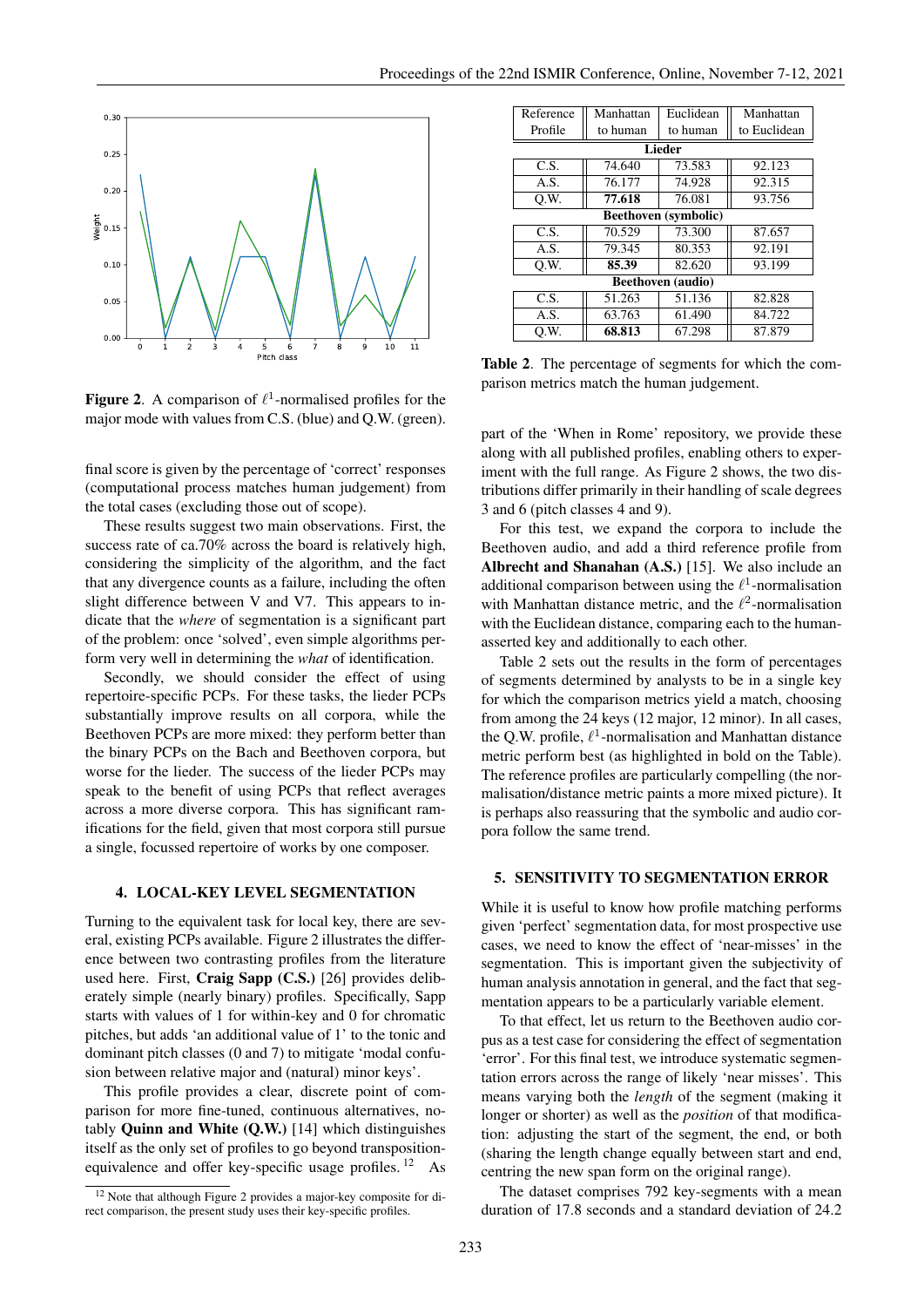| Extra length | Applying adjustment to: |           |          |  |  |
|--------------|-------------------------|-----------|----------|--|--|
| in seconds   | the end                 | the start | both     |  |  |
| (total)      |                         |           | (shared) |  |  |
| $-8$ sec.    | 35.859                  | 39.394    | 35.101   |  |  |
| $-4$ sec.    | 49.369                  | 51.136    | 49.116   |  |  |
| $-2$ sec.    | 58.838                  | 57.323    | 57.828   |  |  |
| $-1$ sec.    | 65.404                  | 61.869    | 61.995   |  |  |
| $0$ sec.     | 68.813                  |           |          |  |  |
| 1 sec.       | 66.162                  | 68.182    | 66.793   |  |  |
| 2 sec.       | 61.742                  | 62.626    | 63.889   |  |  |
| 4 sec.       | 53.914                  | 49.495    | 52.146   |  |  |
| 8 sec.       | 45.202                  | 35.606    | 38.510   |  |  |

Table 3. The percentage of segments yielding a match when deliberately diverging from the analyst-defined section length (using Q.W.'s PCPs). The central duration of 0 seconds refers to the 'correct' (analyst defined) length; negative values are shorter; positive are longer.

due to a long tail (many segments last more than a minute), and we adjust the length by  $\pm$  1, 2, 4, and 8 seconds per segment. In the original, segment boundaries create contiguous blocks: the end of one segment is the start of the next. As such, increases (positive length errors) mean overlapping segments such that frames originally near the boundary will be considered as part of both the foregoing and following segments. In this scenario, the first and last segments of each movement also extend into the preceding and following silence.

Decreases (negative length error) mean introducing gaps such that there are boundary passages between segments that are not considered at all. In a few cases (of short segments subject to a large change), the segment may be shortened by more than its total length, thus creating a segment with a (musically meaningless) negative duration.

To operationalise an approach to these situations, both the silent *frames* and the negative-duration (non-existent) *segments* return a flat profile with equal weighting for each pitch class. This, in turn, always makes the same choice of best key (an arbitrary one that is usually wrong).

Table 3 and Figure 3 set out the results. Perhaps the most notable outcome here is the asymmetry: shortening a segment is typically more damaging than extending it, particularly in the 'start' condition and the most relevant range of small timing errors. While some of this effect may be due to the handling of negative length described above, that would affect start and end conditions equally and almost never have a bearing on small changes of  $\pm 1$ second. Instead, a start error of  $+1$  second leads to a drop in performance of only 0.631%, while the equivalent error of −1 yields more than 10 times the drop: 6.944%.

On the one hand this is surprising. Reducing the segment length means the new passage is still within the range defined by the analyst to be in-key. In this case, we have lost some of the relevant, within-key material, but not added anything from the neighbouring sections in different keys. We might expect this to be barely any more difficult than no change, and certainly less problematic than extending into another segment in a different key.



Figure 3. The effect of segmentation errors on the Beethoven audio corpus by error size  $(x$ -axis, seconds) and the position of the error (start of segment, end, or shared).

On the other hand, the moments at which we enter a new key area often announce themselves with material characteristic of the new key such as a dominant seventh chord. According to that view, starting late means missing important material. Viewed this way, it is unsurprising at least that *late starts* adversely affect key recognition.

## 6. CONCLUSION

This paper has sought to demonstrate both the utility of human analyses for evaluating automatic key- and chorddetection in general and specifically how the very simple information contained therein for *when* chords and keys change can be significant for determining the *what* of full harmonic analyses. We demonstrate this with very simple algorithms that are fully transparent, interpretable, and computationally lightweight.

At a minimum, the results provide important benchmark values for the equivalent task within machine learning architectures that have become popular tools for this field. It may also suggest more efficient work-flows for producing human analyses by separating the tasks which computational processes can perform well from those for which we really need expert annotators.

Having demonstrated the relatively high performance of such simple methods for exact matches, a final section considers the effect of small errors in segmentation. There appears to be an asymmetrical effect of error type by length and position, with late starts being notably damaging for even the shortest adjustments. As these artificial errors emulate a more realistic scenario for many data-driven processes that do not have segmentation information available, this result may have significant implications, for instance in setting window size and tolerance thresholds.

In short, the *what* is highly interrelated with the *when*, at least in the 'idealized' case of full, manual, human harmonic analysis. Segmentation may not be all we need, but it certainly does contribute a great deal, especially relative to the simplicity of the information it encodes.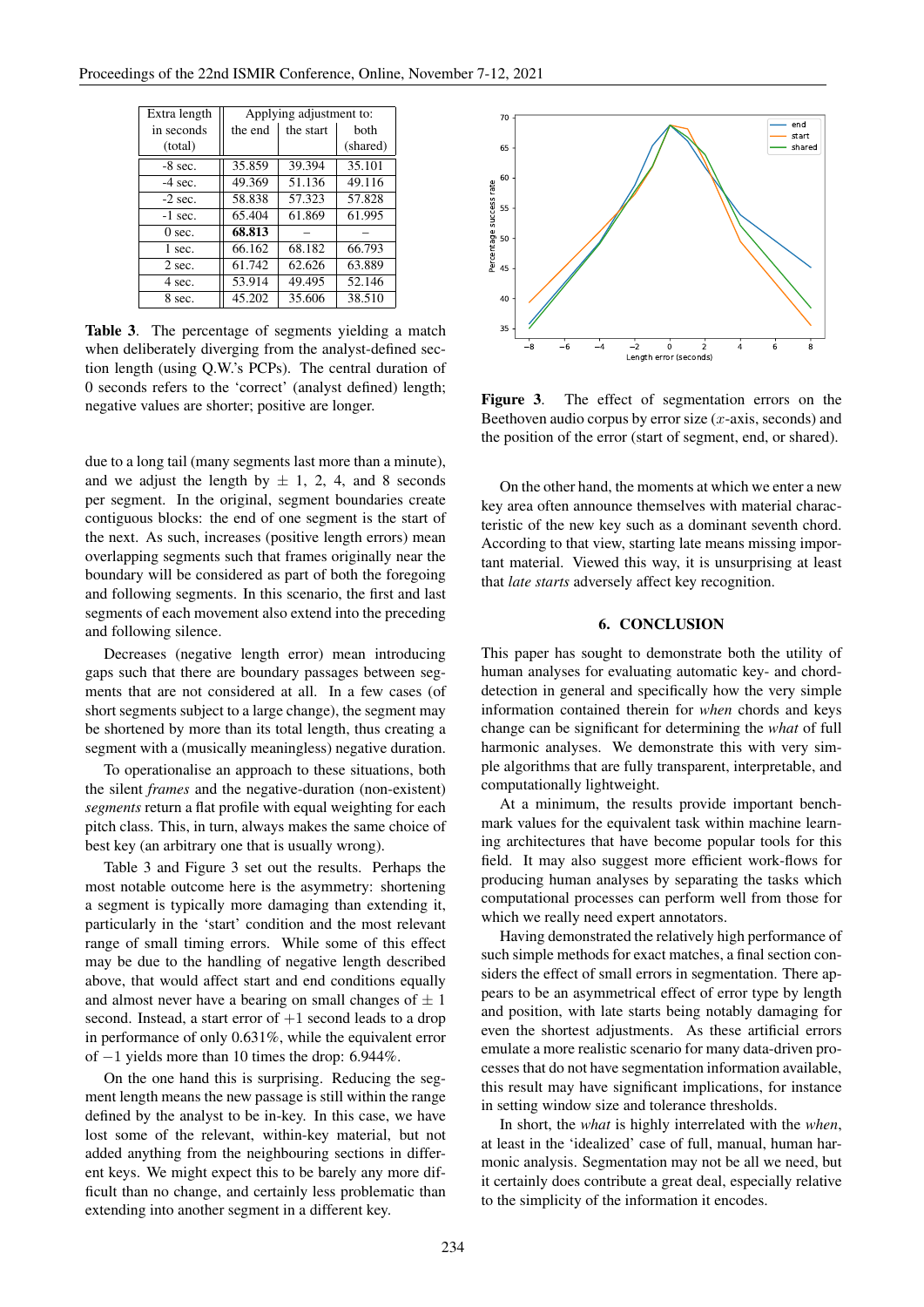Acknowledgements: This work was supported by the German Research Foundation (DFG MU 2686/7-2, KL 864/4-2). The International Audio Laboratories Erlangen are a joint institution of the Friedrich-Alexander-Universität Erlangen-Nürnberg (FAU) and Fraunhofer Institut für Integrierte Schaltungen IIS.

## 7. REFERENCES

- [1] C. L. Krumhansl and E. J. Kessler, "Tracing the dynamic changes in perceived tonal organization in a spatial representation of musical keys," *Psychological Review*, vol. 89, no. 4, pp. 334–368, 1982.
- [2] C. L. Krumhansl, *Cognitive Foundations of Musical Pitch*. Oxford University Press, 1990, 2001.
- [3] C. S. Sapp, "Visual hierarchical key analysis," *Computers in Entertainment (CIE)*, vol. 3, no. 4, pp. 1–19, Oct. 2005. [Online]. Available: http: //doi.acm.org/10.1145/1095534.1095544
- [4] C. Weiß and J. Habryka, "Chroma-based scale matching for audio tonality analysis," in *Proceedings of the Conference on Interdisciplinary Musicology (CIM)*, Berlin, Germany, 2014, pp. 168–173.
- [5] I. Quinn, "Are pitch-class profiles really "key for key"?" *Zeitschrift der Gesellschaft für Musiktheorie [Journal of the German-Speaking Society of Music Theory]*, vol. 7, 01 2010.
- [6] L. Feisthauer, L. Bigo, M. Giraud, and F. Levé, "Estimating keys and modulations in musical pieces," in *Proceedings of the 17th Sound and Music Computing Conference*, 2020, pp. 323–330.
- [7] N. Nápoles López, C. Arthur, and I. Fujinaga, "Key-finding based on a hidden markov model and key profiles," in *Proceedings of the 6th International Conference on Digital Libraries for Musicology*, ser. DLfM '19. New York, NY, USA: ACM, 2019. [Online]. Available: http://doi.acm.org/10.1145/ 3358664.3358675
- [8] T.-P. Chen and L. Su, "Harmony Transformer: Incorporating Chord Segmentation into Harmony Recognition," in *Proceedings of the 20th International Society for Music Information Retrieval Conference*. Delft, The Netherlands: ISMIR, Nov. 2019, pp. 259–267. [Online]. Available: https://doi.org/10.5281/ zenodo.3527794
- [9] A. McLeod and M. Rohrmeier, "A modular system for the harmonic analysis of musical scores using a large vocabulary," in *International Society for Music Information Retrieval Conference (ISMIR)*, 2021, forthcoming.
- [10] J. Pauwels, K. O'Hanlon, E. Gomez, and M. B. Sandler, "20 years of automatic chord recognition from audio," in *Proceedings of the 20th International*

*Society for Music Information Retrieval Conference*. Delft, The Netherlands: ISMIR, Nov. 2019, pp. 54–63. [Online]. Available: https://doi.org/10.5281/zenodo. 3527739

- [11] J. D. Albrecht and D. Huron, "A Statistical Approach to Tracing the Historical Development of Major and Minor Pitch Distributions, 1400-1750," *Music Perception*, vol. 31, no. 3, pp. 223–243, 02 2014. [Online]. Available: https://doi.org/10.1525/mp.2014. 31.3.223
- [12] D. T. Vuvan and B. Hughes, "Probe tone paradigm reveals less differentiated tonal hierarchy in rock music," *Music Perception: An Interdisciplinary Journal*, vol. 38, no. 5, pp. 425–434, 2021.
- [13] T. de Clercq and D. Temperley, "A corpus analysis of rock harmony," *Popular Music*, vol. 30, no. 1, pp. 47– 70, 001 2011.
- [14] I. Quinn and C. W. White, "Corpus-Derived Key Profiles Are Not Transpositionally Equivalent," *Music Perception*, vol. 34, no. 5, pp. 531–540, 06 2017. [Online]. Available: https://doi.org/10.1525/mp.2017. 34.5.531
- [15] J. Albrecht and D. Shanahan, "The use of large corpora to train a new type of key-finding algorithm," *Music Perception: An Interdisciplinary Journal*, vol. 31, no. 1, pp. 59–67, 2013.
- [16] J. Devaney, C. Arthur, N. Condit-Schultz, and K. Nisula, "Theme and variation encodings with roman numerals (TAVERN): A new data set for symbolic music analysis," in *Proceedings of the 16th International Society for Music Information Retrieval Conference, ISMIR 2015, Málaga, Spain, October 26-30, 2015*, 2015, pp. 728–734. [Online]. Available: http://ismir2015.uma.es/articles/261\\_Paper.pdf
- [17] T. Chen and L. Su, "Functional harmony recognition of symbolic music data with multi-task recurrent neural networks," in *Proceedings of the 19th International Society for Music Information Retrieval Conference, ISMIR 2018, Paris, France, September 23-27, 2018*, E. Gómez, X. Hu, E. Humphrey, and E. Benetos, Eds., 2018, pp. 90–97. [Online]. Available: http: //ismir2018.ircam.fr/doc/pdfs/178\\_Paper.pdf
- [18] M. Neuwirth, D. Harasim, F. C. Moss, and M. Rohrmeier, "The Annotated Beethoven Corpus (ABC): A Dataset of Harmonic Analyses of All Beethoven String Quartets," *Frontiers in Digital Humanities*, vol. 5, no. 16, 2018. [Online]. Available: https://www.frontiersin.org/article/10.3389/ fdigh.2018.00016
- [19] D. Tymoczko, M. Gotham, M. S. Cuthbert, and C. Ariza, "The Romantext format: A flexible and standard method for representing Roman numeral analyses," in *Proceedings of the 20th International*